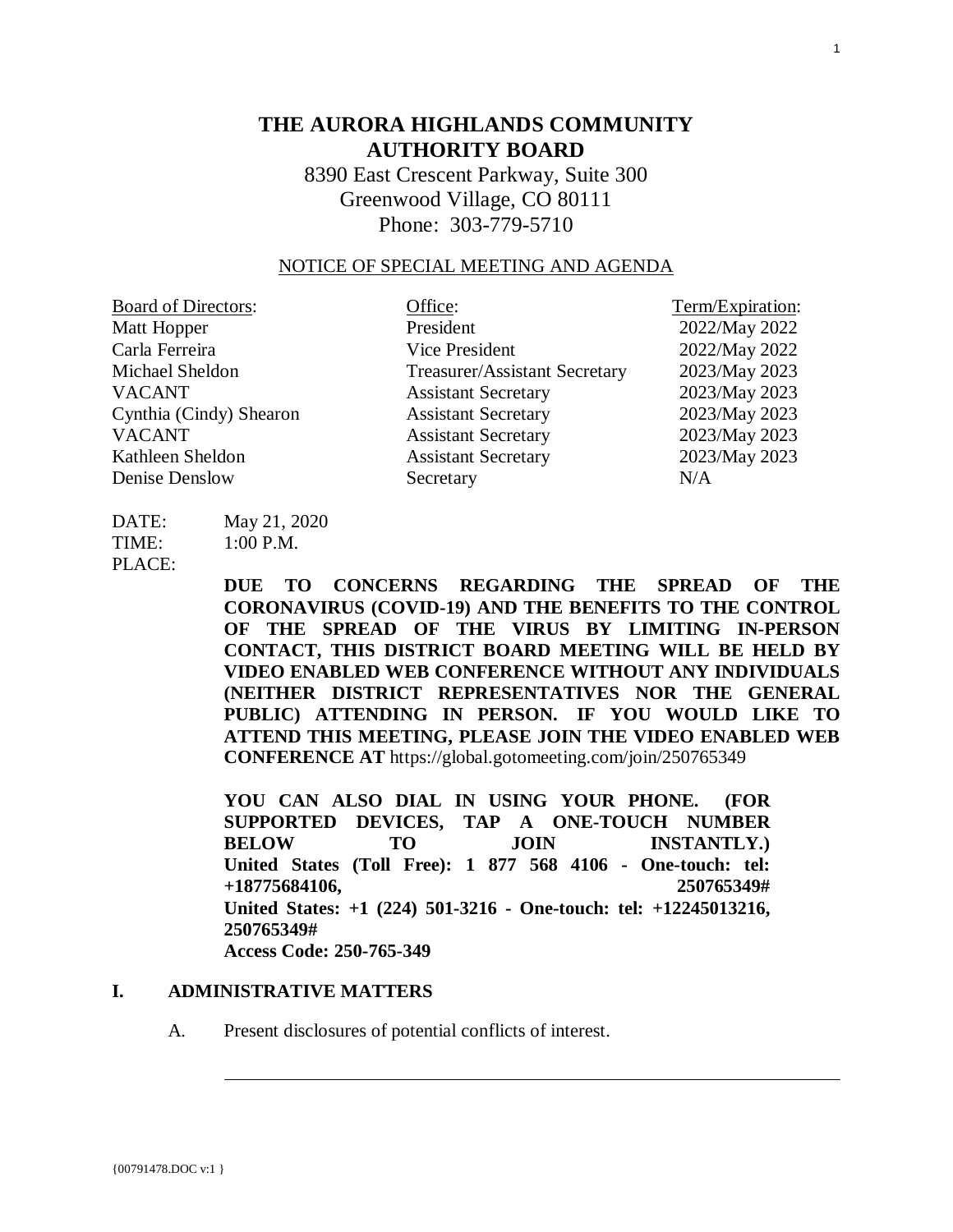- B. Approve agenda; confirm location of meeting, posting of meeting notices.
- C. Discuss results of May 5, 2020 Regular Election.
- D. Consider appointment of officers. President: \_\_\_\_\_\_\_\_\_\_\_\_\_\_\_\_\_\_\_\_\_\_\_\_\_\_\_\_\_\_\_\_\_\_\_\_\_\_\_\_\_\_\_\_\_\_\_\_\_ Vice President: Secretary: Treasurer/Assistant Secretary: \_\_\_\_\_\_\_\_\_\_\_\_\_\_\_\_\_\_\_\_\_\_\_\_\_\_\_\_\_\_\_\_\_ Assistant Secretary: Assistant Secretary: \_\_\_\_\_\_\_\_\_\_\_\_\_\_\_\_\_\_\_\_\_\_\_\_\_\_\_\_\_\_\_\_\_\_\_\_\_\_\_\_\_ Assistant Secretary: \_\_\_\_\_\_\_\_\_\_\_\_\_\_\_\_\_\_\_\_\_\_\_\_\_\_\_\_\_\_\_\_\_\_\_\_\_\_\_\_\_
- E. Discuss vacancies on the Board of Directors.
- F. Discuss status of website creation and consider alternative platform (Wix) for website hosting.

## **III. CONSENT AGENDA**

 $\overline{a}$ 

 $\overline{a}$ 

 $\overline{a}$ 

 $\overline{a}$ 

Consent Agenda – These items are considered to be routine and will be ratified by one motion. There will be no separate discussion of these items unless a board member so requests; in which event, the item will be removed from the Consent Agenda and considered in the Regular Agenda.

• Review and consider approval of Minutes from the April 10, 2020 and April 16, 2020 Special Meetings (enclosures).

## **IV. LEGAL MATTERS**

 $\overline{a}$ 

A. Rescind approval of Intergovernmental Agreement regarding Coordination of Facilities Funding for ATEC Metropolitan District No. 1 Projects by and among ATEC Metropolitan District No. 1, The Aurora Highlands Community Authority Board ("CAB") and Aurora Highlands, LLC.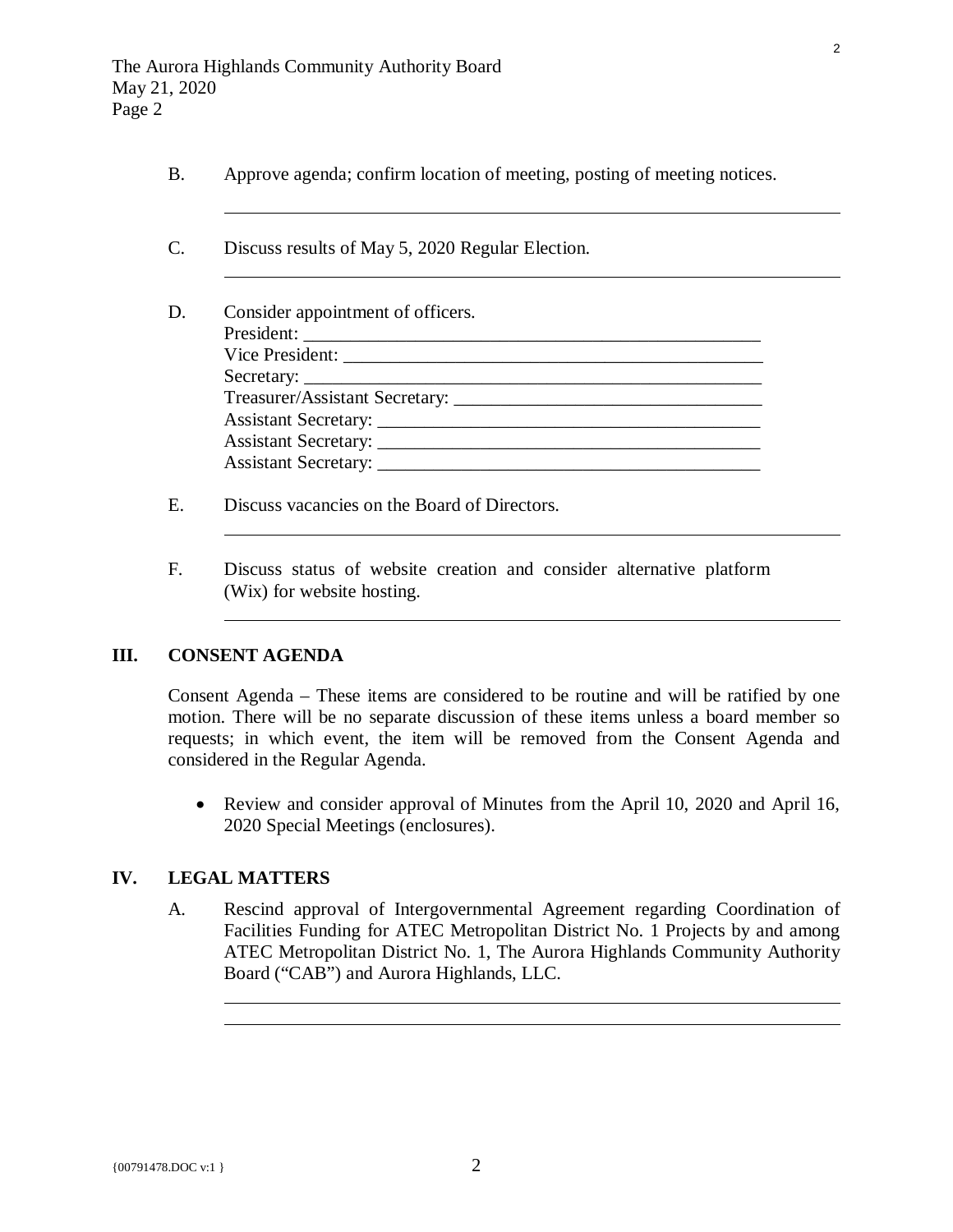- B. Discuss and consider approval of Intergovernmental Agreement regarding Coordination of Facilities Funding for ATEC Metropolitan District No. 1 Projects by and among ATEC Metropolitan District No. 1, the CAB and Aurora Tech Center Development, LLC.
- C. Discuss status of Joint Resolution of the Board of Directors of the CAB and the Aerotropolis Area Coordinating Metropolitan District Establishing Project Procurement/Cost Verification and Cost Accounting Procedures.

## **V. FINANCIAL MATTERS**

 $\overline{a}$ 

 $\overline{a}$ 

 $\overline{a}$ 

 $\overline{a}$ 

- A. Discuss status of 2020 Bond issuance.
- B. Discuss and consider approval of acceptance of Engineer's Report and Verification of Costs Associated with Public Improvements, Verification Report No. 3 (Draw No. 23), prepared by Schedio Group LLC (to be distributed).

#### **VI. CONSTRUCTION MATTERS**

None.

 $\overline{a}$ 

 $\overline{a}$ 

#### **VII. OTHER BUSINESS**

None.

## **VIII. ADJOURNMENT**

## *THE NEXT REGULAR MEETING IS SCHEDULED FOR JUNE 18, 2020.*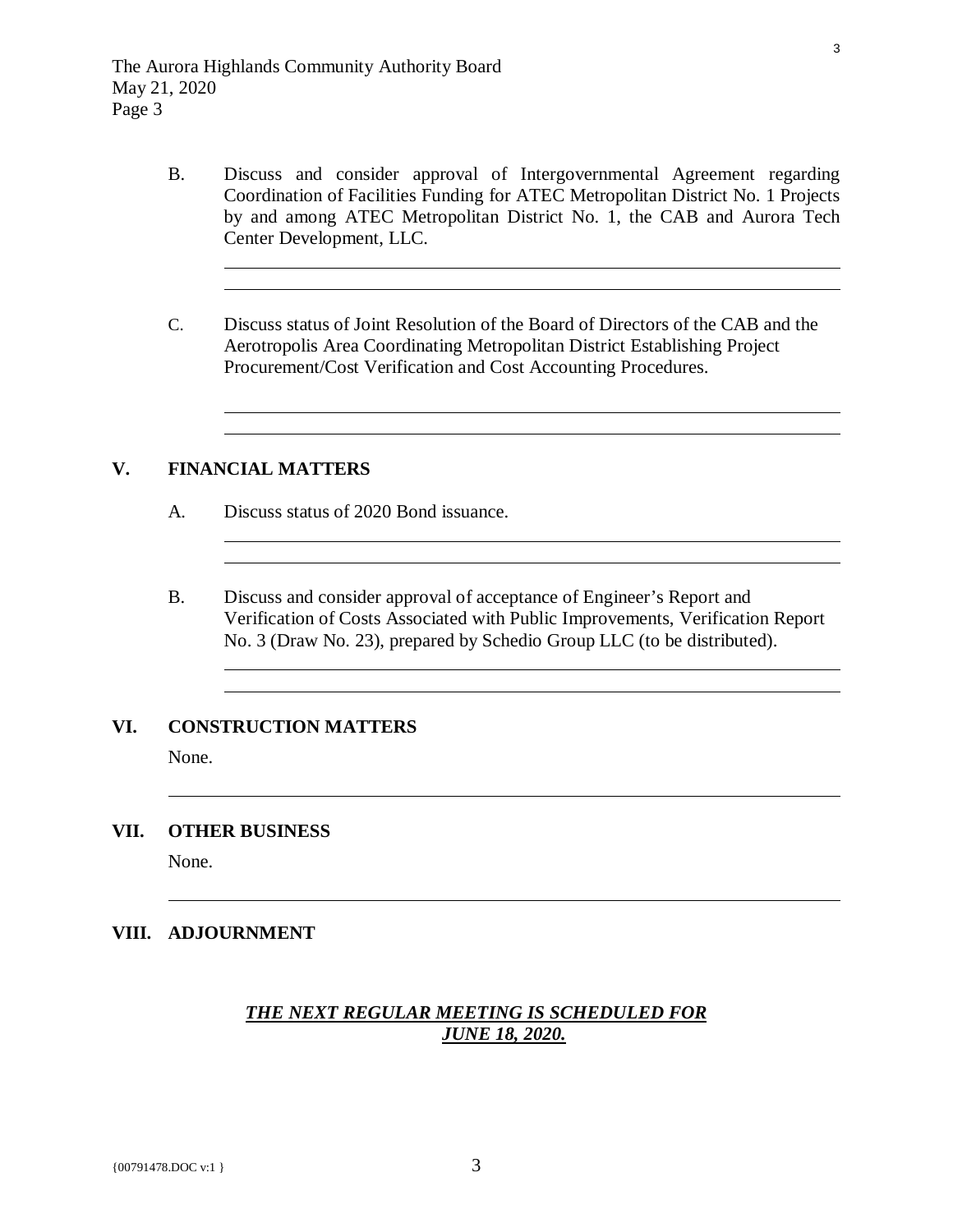## <span id="page-3-0"></span>**MINUTES OF A SPECIAL MEETING OF THE BOARD OF DIRECTORS OF THE AURORA HIGHLANDS COMMUNITY AUTHORITY BOARD HELD APRIL 10, 2020**

A special meeting of the Board of Directors (hereinafter referred to as the "Board") of The Aurora Highlands Community Authority Board (the "CAB"), County of Adams, was convened on Friday, April 10, 2020, at 1:00 p.m., at the Aurora Highlands Construction Trailer, 4271 North Gun Club Road, Aurora, Colorado 80019. Due to concerns related to COVID-19, Mr. Johnson was the only individual present at the physical location, all other participants attended by teleconference at 1-888-875-1833; code 562567. The meeting was open to the public via both means.

#### **Directors In Attendance Were**:

Matt Hopper Carla Ferreira Michael Sheldon Cynthia ("Cindy") Shearon Deanna Hopper

 $\mathcal{L}_\text{max}$ 

Director Hopper advised the Board that he had received and accepted the resignation of Bruce Rau from the Board prior to this meeting.

#### **Also In Attendance Was**:

MaryAnn McGeady, Esq., Elisabeth Cortese, Esq., Jon Hoistad, Esq., Drew Rippey, Esq. and Jennifer Pino; McGeady Becher P.C.

Todd Johnson; Terra Forma Solutions, Inc.

Debra Sedgeley, Denise Denslow and Anna Jones; CliftonLarsonAllen LLP

Matt Ruhland; Collins Cockrel & Cole

Rita Connerly; Fairfield and Woods P.C.

Creig Veldhuizen; Piper Sandler & Co.

 $\mathcal{L}_\text{max}$ 

**ADMINISTRATIVE Disclosure of Potential Conflicts of Interest**: Attorney McGeady discussed the **MATTERS** requirements of Colorado law to disclose any potential conflicts of interest or potential breaches of fiduciary duty of the Board of Directors to the Secretary of State. The members of the Board were requested to disclose any potential conflicts of interest with regard to any matters scheduled for discussion at this meeting, and incorporated for the record those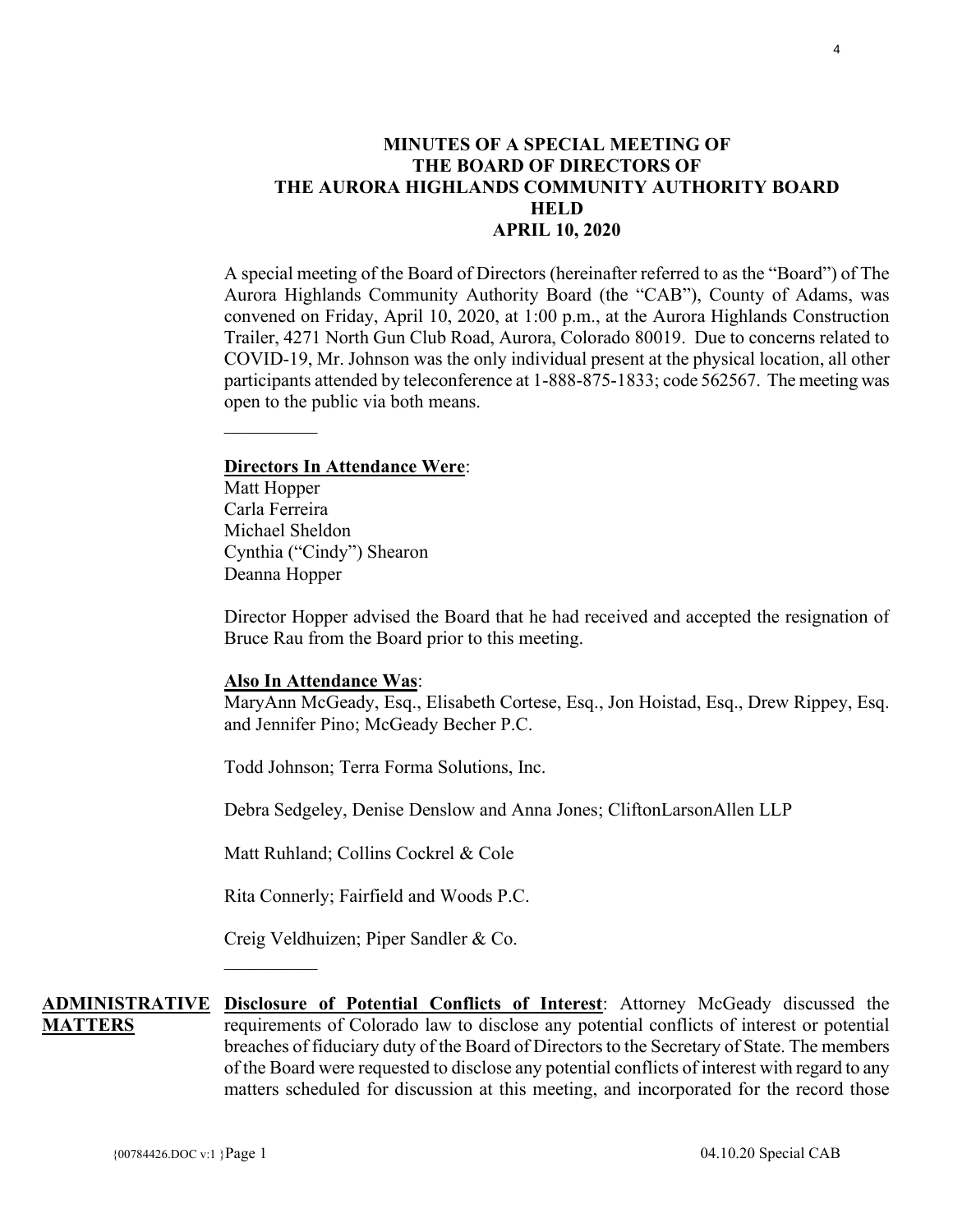applicable disclosures made by the Board members prior to this meeting in accordance with statute. It was noted by Ms. Pino that the disclosures of potential conflicts of interest were filed with the Secretary of State for all Directors as required by statute. No new conflicts were disclosed.

**Agenda**: The Board considered the proposed Agenda for the CAB's special meeting.

Following discussion, upon motion duly made by Director Ferreira, seconded by Director D. Hopper and, upon vote unanimously carried, the Agenda was approved, as amended to remove certain items from consideration.

**Approval of Meeting Location**: The Board entered into a discussion regarding the requirements of Section 32-1-903(1), C.R.S., concerning the location of the CAB's Board meeting. Following discussion, it was noted that the physical meeting location is within the CAB's Service Area. It was reported that notices were duly posted and that no objections to the location or any requests that the meeting place be changed by taxpaying electors within its boundaries have been received.

**CONSENT AGENDA** The Board considered the following actions:

 $\mathcal{L}_\text{max}$ 

- Ratify approval of engagement of CliftonLarsonAllen LLP for District Management Services.
- Acknowledge resignation of Lisa Johnson as Secretary and consider the appointment of Denise Denslow as Secretary to the Board of Directors.
- Ratify approval of Financial Services Agreement by and between The Aurora Highlands Community Authority Board ("CAB") and Piper Sandler & Co.
- Review and consider ratification/approval of Amendment to Financial Services Agreement by and between the CAB and Piper Sandler & Co.
- Review and consider approval of Minutes from the December 5, 2019 Organizational Meeting and December 19, 2019 Special Meeting.

Following discussion, upon motion duly made by Director Ferreira, seconded by Director Sheldon and, upon vote, unanimously carried, the Board ratified and/or approved, as applicable, the above actions, as presented.

**BUDGET AMENDMENT 2020 Budget Amendment Hearing**: The Board opened the public hearing to consider a Resolution to Amend the 2020 Budget and discuss related issues.

> It was noted that publication of Notice stating that the Board would consider adoption of a Resolution to Amend the 2020 Budget and the date, time and place of the public hearing was made in a newspaper having general circulation within the District. No written objections were received prior to this public hearing. There were no comments from the public in attendance and the public hearing was closed.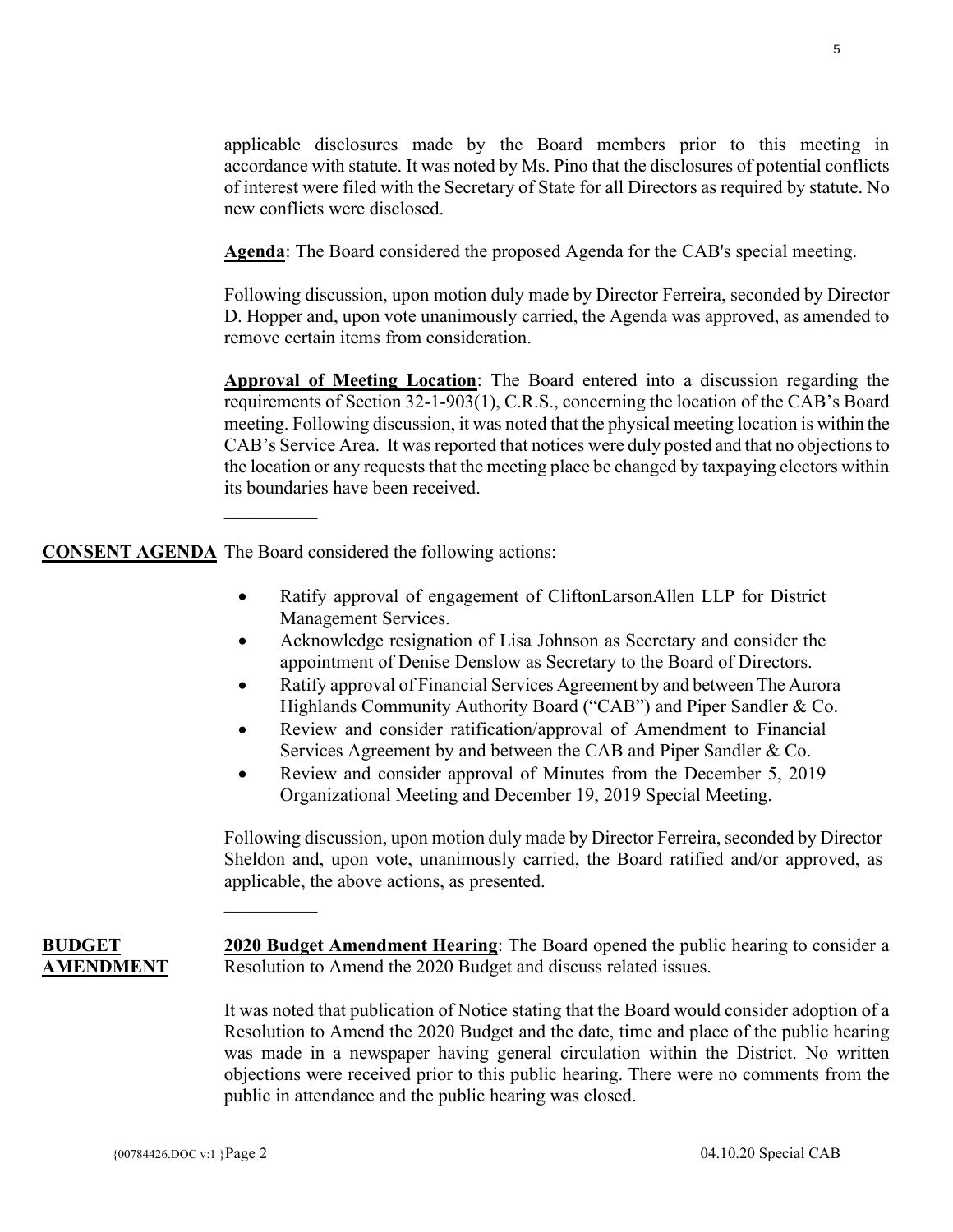Following discussion, upon motion duly made by Director Ferreira, seconded by Director Sheldon and, upon vote unanimously carried by roll call, the Board adopted the Resolution to Amend the 2020 Budget.

## **LEGAL MATTERS Resolution of the CAB Acknowledging and Adopting the Master Declaration of Covenants, Conditions and Restrictions for the Aurora Highlands:** Following discussion, upon motion duly made by Director Ferreira, seconded by Director D. Hopper and, upon vote unanimously carried by roll call, the Board adopted the Resolution of the CAB Acknowledging and Adopting the Master Declaration of Covenants, Conditions and Restrictions for the Aurora Highlands.

**Resolution of the CAB Adopting the Policies and Procedures Governing the Enforcement of the Declaration of Covenants, Conditions, and Restrictions of the Aurora Highlands:** Following discussion, upon motion duly made by Director Ferreira, seconded by Director D. Hopper and, upon vote unanimously carried by roll call, the Board adopted the Resolution of the CAB Adopting the Policies and Procedures Governing the Enforcement of the Declaration of Covenants, Conditions and Restrictions for the Aurora Highlands.

**CAB First Amended and Restated Establishment Agreement between and among the Aerotropolis Area Coordinating Metropolitan District ("AACMD"), The Aurora Highlands Metropolitan District Nos. 1, 2 and 3 and ATEC Metropolitan District Nos. 1 and 2:** The Board determined to defer this matter.

**Project Management Intergovernmental Agreement by and between the CAB and AACMD ("Project Management Intergovernmental Agreement"):** Following discussion, upon motion duly made by Director Ferreira, seconded by Director D. Hopper and, upon vote unanimously carried by roll call, the Board approved the Project Management Intergovernmental Agreement.

**Capital Construction and Reimbursement Agreement (In-Tract Improvements) by and between the CAB and Aurora Highlands, LLC:** The Board determined to defer this matter.

**Intergovernmental Agreement regarding Coordination of Facilities Funding for ATEC Metropolitan District No. 1 Projects by and among ATEC Metropolitan District No. 1, the CAB and Aurora Highlands, LLC:** The Board determined to defer this matter.

**2019-2025 Operation Funding Agreement by and between the CAB and Aurora Highlands, LLC:** The Board determined to defer this matter.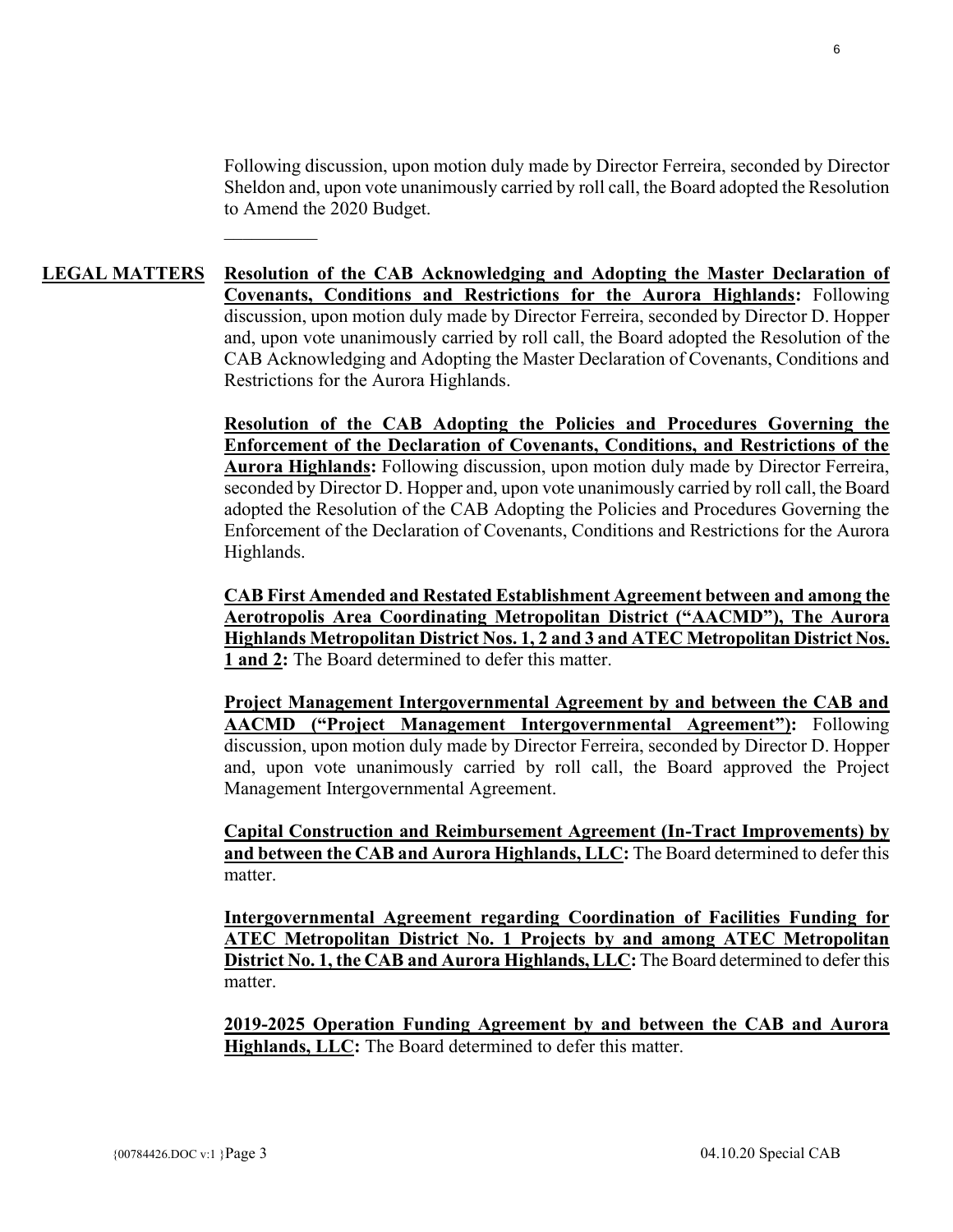**Resolution Imposing Facilities Fees on Residential and Commercial Property:** The Board determined to defer this matter.

**Declaration of Payment in Lieu of Taxes by Green Valley East LLC; GVRE 470 LLC; GVR King LLC; SJSA Investments, LLC; GVR King Commercial, LLC; Aurora Highlands, LLC; Aurora Highlands Holdings, LLC and Aurora Tech Center Holdings, LLC; as Owners and Aurora Tech Center Development, LLC; as Optionee for the benefit of the CAB:** The Board determined to defer this matter.

**Inclusion Agreements by and between AACMD and each of the following entities: Aurora Tech Center Development, LLC; Aurora Tech Center Holdings, LLC; Aurora Highlands Holdings, LLC; Aurora Highlands, LLC; GVR King Commercial, LLC; SJSA Investments, LLC; GVR King LLC; Green Valley East, LLC; and GVRE 470 LLC:** The Board determined to defer this matter.

**Disclosure to Purchasers:** The Board determined to defer this matter.

**FINANCIAL MATTERS Engineer's Letter(s) and Verification of Cost Report(s) prepared by Schedio LLC:**  The Board determined to defer this matter.

> **Letter Agreement for Investment Banking Services to the CAB by and between the CAB and D.A. Davidson & Co.:** The Board determined to defer this matter.

> **Mill Levy Policy Agreement by and among the CAB, AACMD, The Aurora Highlands Metropolitan District Nos. 1, 2 and 3 and ATEC Metropolitan District Nos. 1 and 2:** The Board determined to defer this matter.

> **Resolution Authorizing the CAB's issuance of its Special Tax Revenue Draw-Down Bonds, Series 2020A, in an approximate aggregate principal amount of up to \$190,000,000 and Subordinate Special Tax Revenue Draw-Down Bonds, Series 2020B, in an approximate principal amount of up to \$38,000,000 pursuant to certain indentures to be entered into by the Authority; approving other related documents; authorizing the execution and delivery thereof and performance thereunder; approving, ratifying and confirming other actions; making determinations and findings as to other matters related to such financing; authorizing incidental action; and repealing prior inconsistent actions:** The Board determined to defer this matter.

> **Resolution Regarding Continuing Disclosure Policies and Procedures:** The Board determined to defer this matter.

**CONSTRUCTION MATTERS Statement of Authority (Section 38-30-172, C.R.S.):** Following discussion, upon motion duly made by Director Ferreira, seconded by Director D. Hopper and, upon vote unanimously carried by roll call, the Board ratified approval of the Statement of Authority

 $\mathcal{L}_\text{max}$ 

 $\mathcal{L}_\text{max}$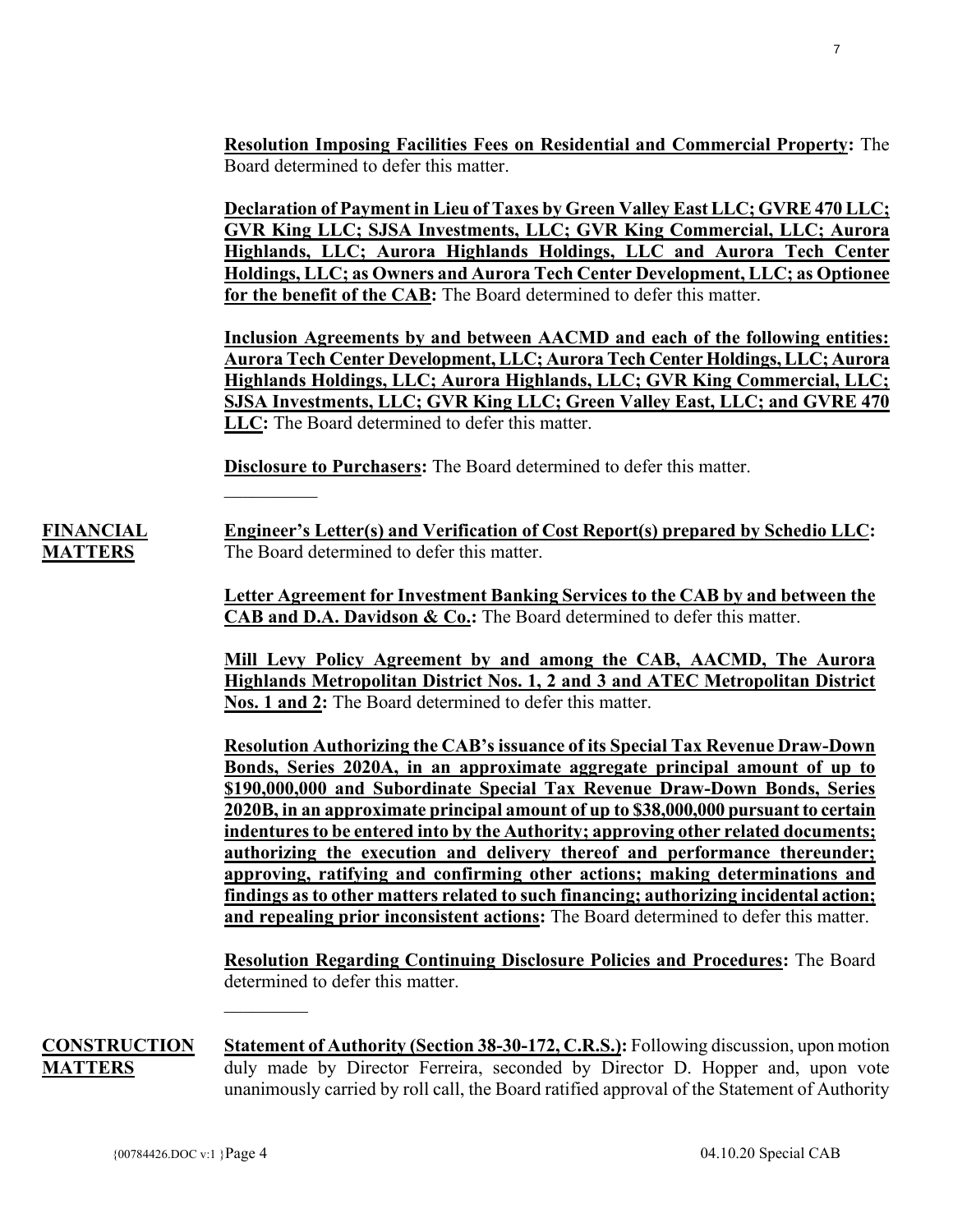(Section 38-30-172, C.R.S.).

 $\mathcal{L}_\text{max}$ 

 $\mathcal{L}_\text{max}$ 

**Master License Agreement by and between the City of Aurora and the CAB and acknowledge payment of application fee of \$2,419 and Lender Commitment to Fund:** Following discussion, upon motion duly made by Director Ferreira, seconded by Director D. Hopper and, upon vote unanimously carried by roll call, the Board approved the Master License Agreement by and between the City of Aurora and the CAB and acknowledged payment of the application fee of \$2,419 and Lender Commitment to Fund.

**Insurance Coverage:** Following discussion, upon motion duly made by Director Ferreira, seconded by Director D. Hopper and, upon vote unanimously carried by roll call, the Board ratified approval of the updates/increases to the CAB's insurance coverage.

**Stormwater Maintenance Agreement between the City of Aurora, acting by and through its Utility Enterprise and the CAB:** Following discussion, upon motion duly made by Director Ferreira, seconded by Director Sheldon and, upon vote unanimously carried by roll call, the Board ratified approval of the Stormwater Maintenance Agreement between the City of Aurora, acting by and through Utility Enterprise and the CAB.

**Waiver and Release of Reimbursement Rights by and among the CAB, Aurora Highlands, LLC and Richmond American Homes of Colorado, Inc.:** Following discussion, upon motion duly made by Director Ferreira, seconded by Director Shearon and, upon vote unanimously carried by roll call, the Board approved the Waiver and Release of Reimbursement Rights by and among the CAB, Aurora Highlands, LLC and Richmond American Homes of Colorado, Inc.

**OTHER BUSINESS TAH Design Review Committee:** Following discussion, upon motion duly made by Director Ferreira, seconded by Director Shearon and, upon vote unanimously carried, the Board approved the appointment of the TAH Design Review Committee.

**ADJOURNMENT** There being no further business to come before the Board at this time, upon motion duly made by Director Ferreira, seconded by Director Sheldon and upon vote, unanimously carried, the meeting was adjourned.

Respectfully submitted,

 $By \fbox{}$ 

Secretary for the Meeting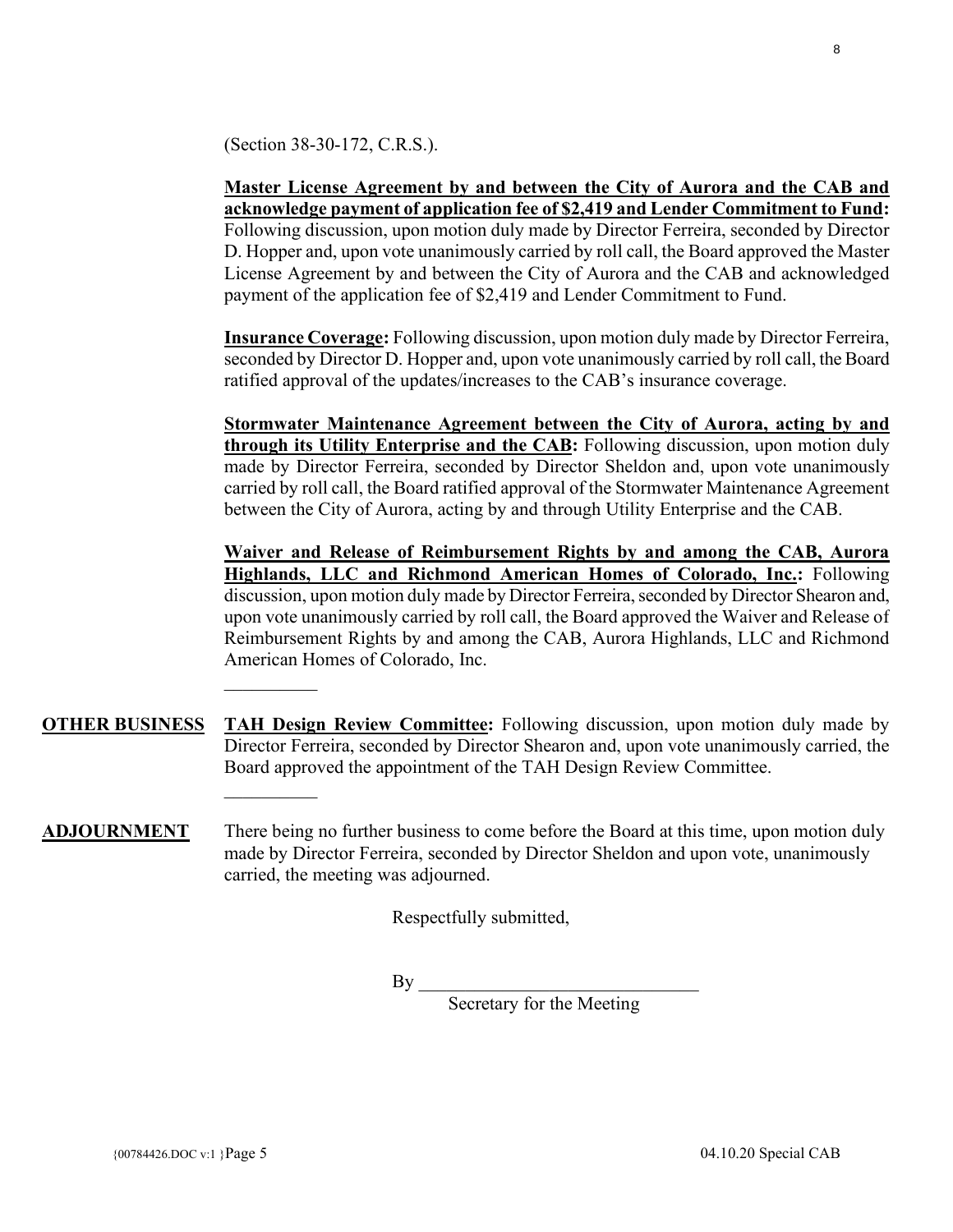# MaryAnn McGeady, Esq., Elisabeth Cortese, Esq., Jon Hoistad, Esq., and Drew Rippey,

# Esq.; McGeady Becher P.C. Todd Johnson; Terra Forma Solutions, Inc. Debra Sedgeley, Denise Denslow and Anna Jones; CliftonLarsonAllen LLP Matt Ruhland, Esq.; Collins Cockrel & Cole Rita Connerly, Esq. ; Fairfield and Woods P.C. Creig Veldhuizen; Piper Sandler & Co. Kamille Curylo, Esq. and Kristine Lay, Esq.; Kutak Rock LLP Brooke Hutchins; D.A. Davidson & Co. \_\_\_\_\_\_\_\_\_\_

**ADMINISTRATIVE Disclosure of Potential Conflicts of Interest**: Attorney McGeady discussed the **MATTERS** requirements of Colorado law to disclose any potential conflicts of interest or potential breaches of fiduciary duty of the Board of Directors to the Secretary of State. The members of the Board were requested to disclose any potential conflicts of interest with regard to any

## **MINUTES OF A SPECIAL MEETING OF THE BOARD OF DIRECTORS OF THE AURORA HIGHLANDS COMMUNITY AUTHORITY BOARD HELD APRIL 16, 2020**

A special meeting of the Board of Directors of The Aurora Highlands Community Authority Board, County of Adams (referred to hereafter as the "Board") was convened on Thursday, April 16, 2020, at 3:00 p.m., at the Aurora Highlands Construction Trailer, 4271 North Gun Club Road, Aurora, Colorado 80019. Due to concerns related to COVID-19, Ms. Shearon was the only individual present at the physical location, all other participants attended by GoToMeeting at **https://global.gotomeeting.com/join/645829749** and teleconference at **United States (Toll Free): 1 877 568 4106 - One-touch: tel: +18775684106, 645829749# United States: +1 (224) 501-3216 - One-touch: tel: +12245013216,645829749# Access Code: 645-829-749** 

The meeting was open to the public via both means.

#### **Directors In Attendance Were**:

Matt Hopper Carla Ferreira Michael Sheldon Cynthia ("Cindy") Shearon Deanna Hopper Kathleen Sheldon

\_\_\_\_\_\_\_\_\_\_

The Board acknowledged the resignation of Bruce Rau from the Board.

#### **Also In Attendance Was**: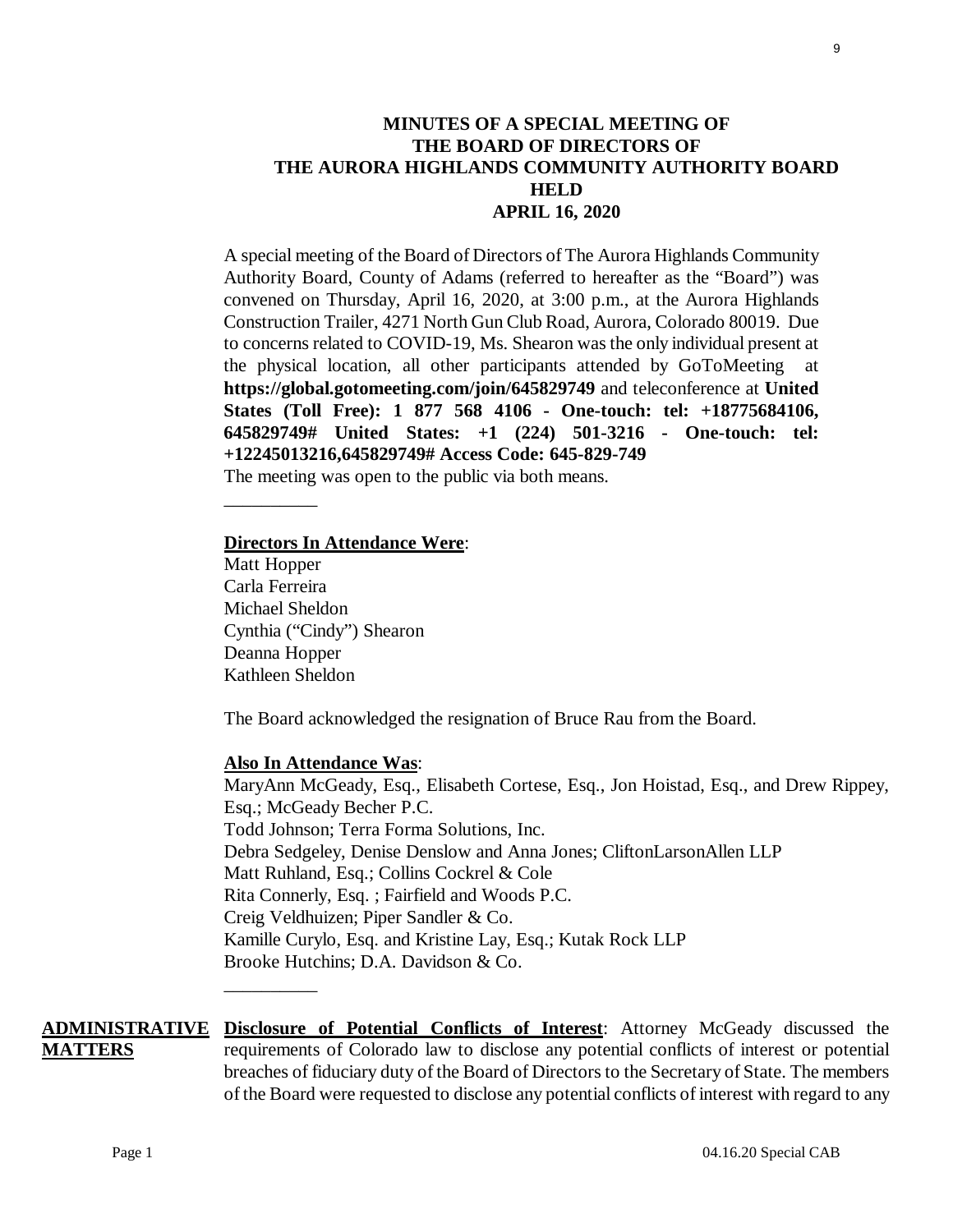matters scheduled for discussion at this meeting, and incorporated for the record those applicable disclosures made by the Board members prior to this meeting in accordance with statute. It was noted that the disclosures of potential conflicts of interest were filed with the Secretary of State for all Directors as required by statute. No new conflicts were disclosed.

**Agenda**: The Board considered the proposed Agenda for the CAB's special meeting.

Following discussion, upon motion duly made by Director D. Hopper, seconded by Director Ferreira and, upon vote unanimously carried, the Agenda was approved, as presented.

**Approval of Meeting Location**: The Board entered into a discussion regarding the requirements of Section 32-1-903(1), C.R.S., concerning the location of the CAB's Board meeting. Following discussion, it was noted that the physical meeting location is within the CAB's Service Area. It was reported that notices were duly posted and that no objections to the location or any requests that the meeting place be changed by taxpaying electors within its boundaries have been received.

**CONSENT AGENDA** The Board considered the following actions:

\_\_\_\_\_\_\_\_\_\_

\_\_\_\_\_\_\_\_\_\_

\_\_\_\_\_\_\_\_\_\_

• Ratify approval of appointment of TAH Design Review Committee.

Following discussion, upon motion duly made by Director D. Hopper, seconded by Director M. Sheldon and, upon vote, unanimously carried, the Board ratified and/or approved, as applicable, the above actions, as presented.

**LEGAL MATTERS The Aurora Highlands Community Authority Board ("CAB") First Amended and Restated Establishment Agreement between and among Aerotropolis Area Coordinating Metropolitan District ("AACMD"), the Aurora Highlands Metropolitan District Nos. 1, 2 and 3 and ATEC Metropolitan District Nos. 1 and 2**: Following discussion, upon motion duly made by Director D. Hopper, seconded by Director M. Sheldon and, upon vote unanimously carried by roll call, the Board approved the CAB First Amended and Restated Establishment Agreement between and among AACMD, the Aurora Highlands Metropolitan district Nos. 1, 2 and 3 and ATEC Metropolitan District Nos. 1 and 2.

> **Capital Construction and Reimbursement Agreement (In-Tract Improvements) by and between the CAB and Aurora Highlands, LLC**: Following discussion, upon motion duly made by Director D. Hopper, seconded by Director K. Sheldon and, upon vote of three (3) carried by roll call, with Director Ferreira abstaining, the Board approved the Capital Construction and Reimbursement Agreement (In-Tract Improvements) by and between the CAB and Aurora Highlands, LLC.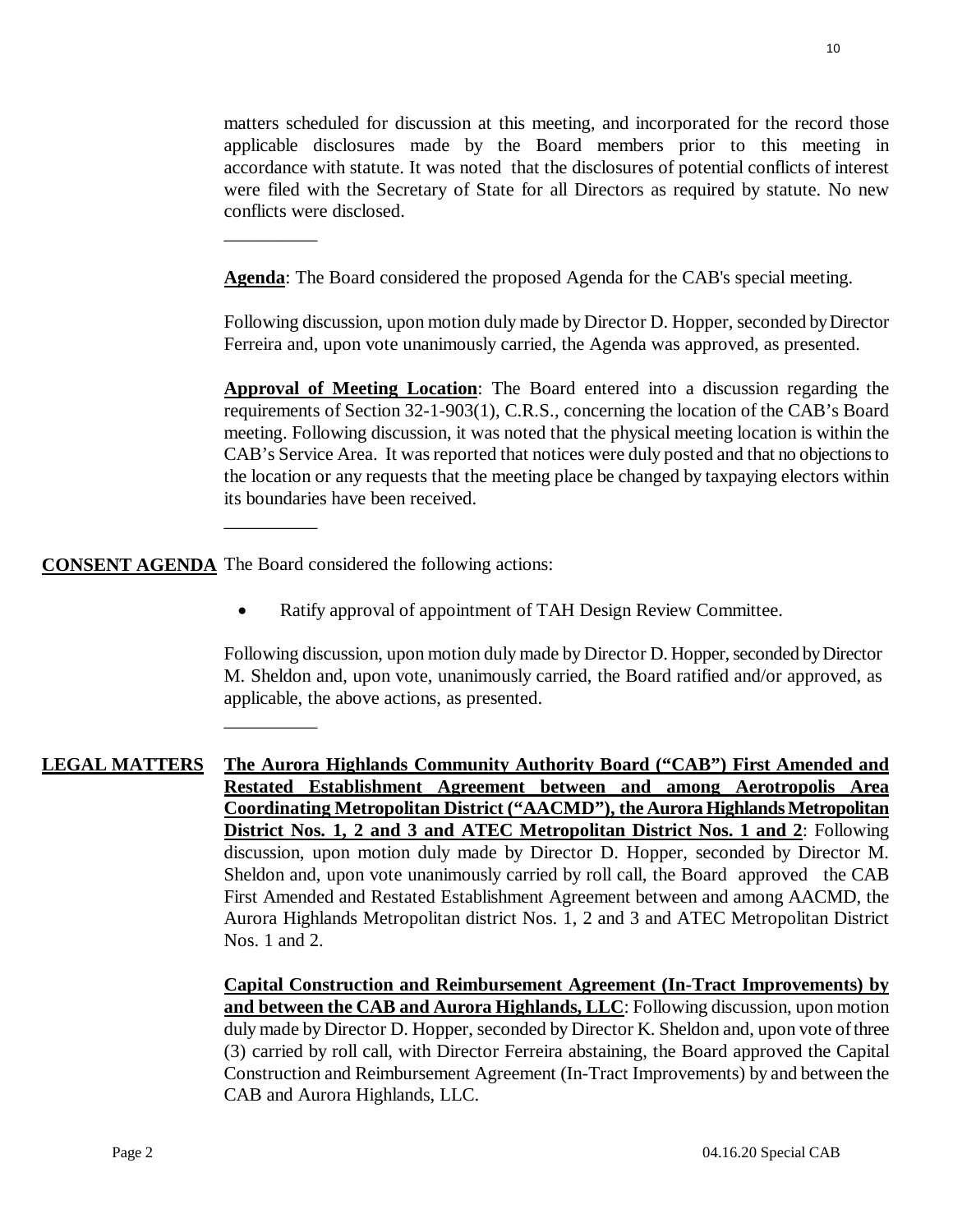**Intergovernmental Agreement regarding Coordination of Facilities Funding for ATEC Metropolitan District No. 1 Project by and among ATEC Metropolitan District No. 1, the CAB and Aurora Highlands, LLC**: Following discussion, upon motion duly made by Director D. Hopper, seconded by Director M. Sheldon and, upon vote unanimously carried by roll call, the Board approved the Intergovernmental Agreement regarding Coordination of Facilities Funding for ATEC Metropolitan District No. 1 Project by and among ATEC Metropolitan District No. 1, the CAB and Aurora Highlands, LLC subject to the revision of Aurora Highlands, LLC to Aurora Tech Center Development, LLC.

**2019-2025 Operation Funding Agreement by and between the CAB and Aurora Highlands, LLC:** Following discussion, upon motion duly made by Director D. Hopper, seconded by Director M. Sheldon and, upon vote unanimously carried by roll call, the Board approved the 2019-2025 Operation Funding Agreement by and between the CAB and Aurora Highlands, LLC subject to the name change from Aurora Highlands, LLC.

**Resolution Imposing Facilities Fees on Residential and Commercial Property**: Following discussion, upon motion duly made by Director D. Hopper, seconded by Director M. Sheldon and, upon vote unanimously carried by roll call, the Board adopted the Resolution Imposing Facilities Fees on Residential and Commercial Property (\$2,500 for single-family units, \$1,500 for multi-family units and \$1/square foot of commercial space).

**Declaration of Payment in Lieu of Taxes by Green Valley East, LLC; GVRE 470 LLC; GVR King LLC; SJSA Investments, LLC; GVR King Commercial, LLC; Aurora Highlands, LLC; Aurora Highlands Holdings, LLC and Aurora Tech Center Holdings, LLC; as Owners and Aurora Tech Center Development, LLC, as Optionee for the benefit of the CAB ("Declaration of PILOT")**: Attorney McGeady and Attorney Connerly, presented the Declaration of PILOT. Following discussion, the Board acknowledged the Declaration of PILOT.

**Inclusion Agreements by and between AACMD and each of the following entities: Aurora Tech Center Development, LLC, Aurora Tech Center Holdings, LLC; Aurora Highlands Holdings, LLC; Aurora Highlands, LLC; GVR King Commercial, LLC; SJSA Investments, LLC; GVR Ding LLC; Breen Valley East, LLC; and GVRE 470 LLC**: Following discussion, the Board acknowledged the Inclusion Agreements by and between AACMD and each of the following entities: Aurora Tech Center Development, LLC, Aurora Tech Center Holdings, LLC; Aurora Highlands Holdings, LLC; Aurora Highlands, LLC; GVR King Commercial, LLC; SJSA Investments, LLC; GVR Ding LLC; Green Valley East, LLC; and GVRE 470 LLC.

**Disclosure to Purchasers**: Following discussion, upon motion duly made by Director D. Hopper, seconded by Director M. Sheldon and, upon vote unanimously carried by roll call, the Board approved the Disclosure of Purchasers.

\_\_\_\_\_\_\_\_\_\_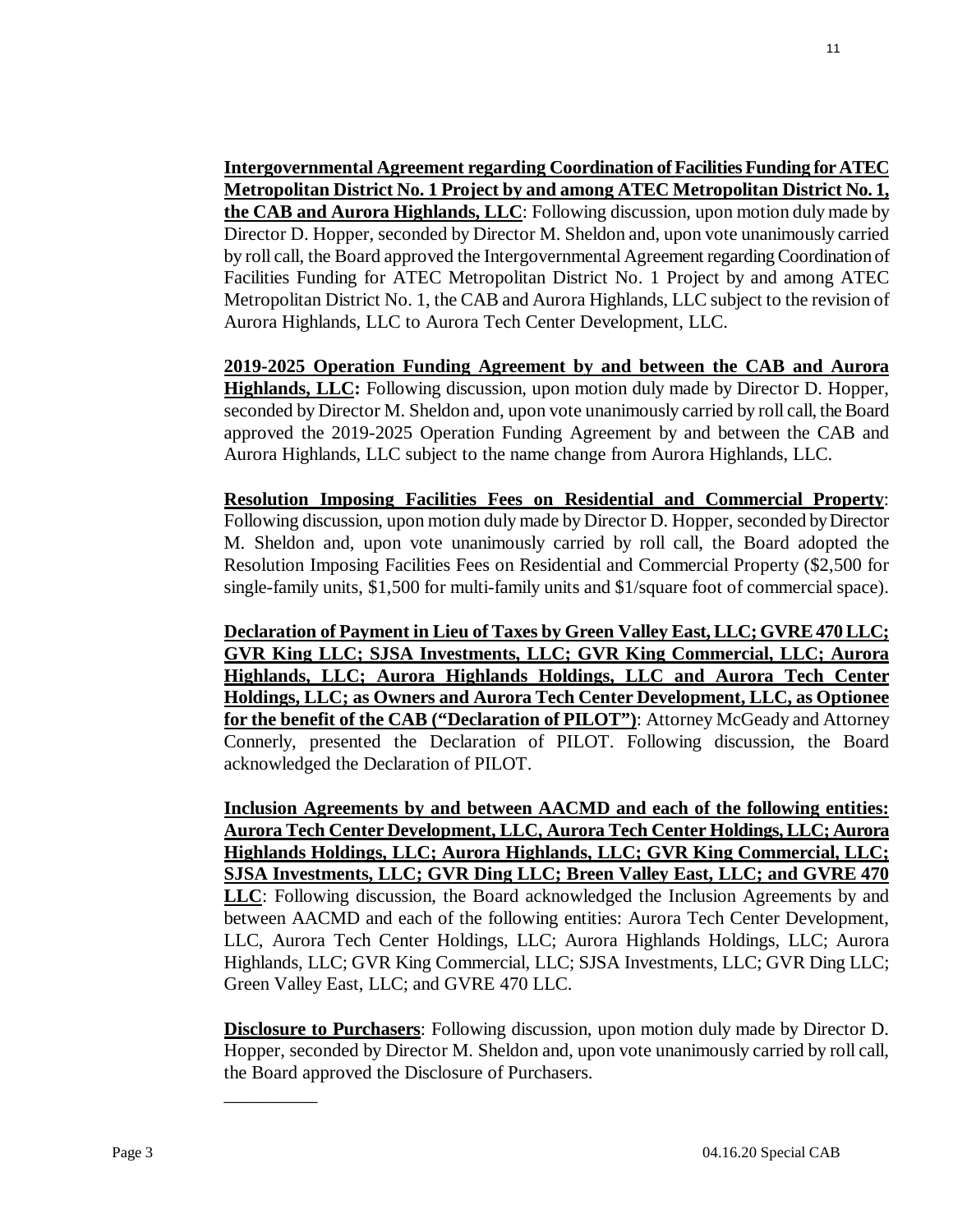# **FINANCIAL MATTERS**

**Long-Term Improvements Plan:** Following discussion, upon motion duly made by Director D. Hopper, seconded by Director K. Sheldon and, upon vote unanimously carried by roll call, the Board adopted the Long-Term Improvements Plan.

**Engineer's Report and Verification of Costs Associated with Public Improvements, Verification No. 1 (Project Inception through Draw No. 21), prepared by Schedio Group LLC:** Following discussion, upon motion duly made by Director D. Hopper, seconded by Director M. Sheldon and, upon vote unanimously carried by roll call, the Board accepted the Engineer's Report and Verification of Costs Associated with Public Improvements, Verification No. 1 (Project Inception through Draw No. 21), prepared by Schedio Group LLC.

**Engineer's Report and Verification of Costs Associated with Public Improvements, Verification No. 2 (Draw No. 22), prepared by Schedio Group LLC:** Following discussion, upon motion duly made by Director D. Hopper, seconded by Director M. Sheldon and, upon vote unanimously carried by roll call, the Board accepted the Engineer's Report and Verification of Costs Associated with Public Improvements, Verification No. 2 (Draw No. 22), prepared by Schedio Group LLC.

**Letter Agreement for Investment Banking Services to the CAB by and between the CAB and D.A. Davidson & Co.:** Following discussion, upon motion duly made by Director D. Hopper, seconded by Director Shearon and, upon vote unanimously carried by roll call, the Board approved the Letter Agreement for Investment Banking Services to the CAB by and between the CAB and D.A. Davidson & Co.

**Mill Levy Policy Agreement by and among the CAB, AACMD, The Aurora Highlands Metropolitan District Nos. 1, 2 and 3 and ATEC Metropolitan District Nos. 1 and 2 ("Mill Levy Policy Agreement):** Attorney Lay presented the Mill Levy Policy Agreement, which obligates each of the CAB districts to impose mill levies as directed by the CAB for the repayment of the CAB's Bonds. Following discussion, upon motion duly made by Director M. Sheldon, seconded by Director D. Hopper and, upon vote of five (5) carried by roll call with Director Ferreira abstaining, the Board approved the Mill Levy Policy Agreement by and among the CAB, AACMD, The Aurora Highlands Metropolitan District Nos. 1, 2 and 3 and ATEC Metropolitan District Nos. 1 and 2.

**Resolution Authorizing the CAB's issuance of its Special Tax Revenue Draw-Down Bonds, Series 2020A, in an approximate aggregate principal amount of up to \$190,000,000 and Subordinate Special Tax Revenue Draw-Down Bonds, Series 2020B, in an approximate principal amount of up to \$38,000,000 pursuant to certain indentures to be entered into by the CAB; approving other related documents; authorizing the execution and delivery thereof and performance thereunder; approving, ratifying and confirming other actions; making determinations and findings as to other matters related to such financing; authorizing incidental action; and repealing prior inconsistent actions ("Bond Resolution"):** The Board and